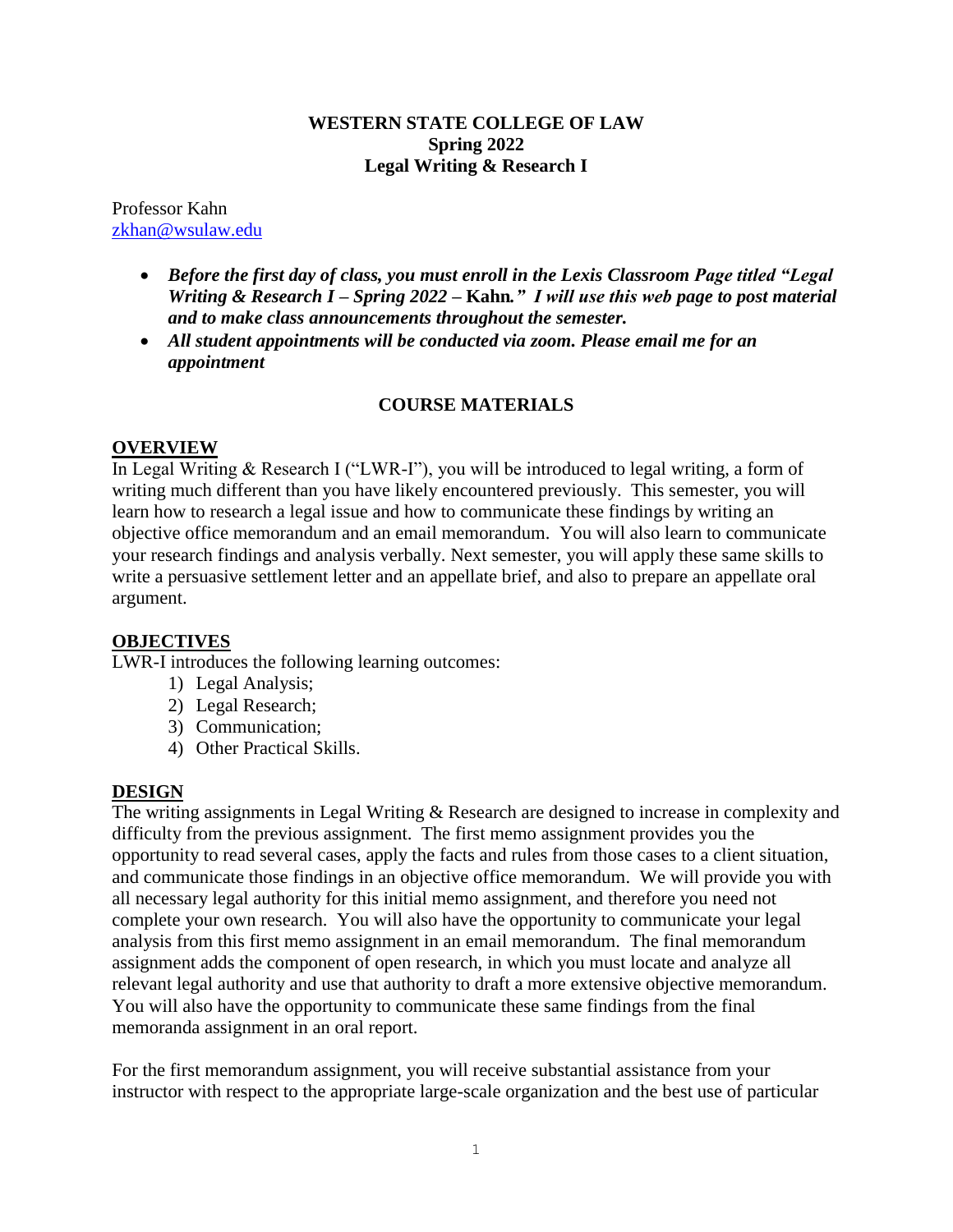cases. For the final memorandum, however, you will be expected to employ the knowledge you learned in the first half of the course to perform these functions on your own.

# **REQUIRED TEXTS**

- Teresa J. Reid Rambo & Leanne J Pflaum, Legal Writing by Design, 2d edition (Carolina Academic Press 2013)
- The Bluebook A Uniform System of Citation, 21st edition, Harvard Law Review (2020)
- Core Grammar for Lawyers, [www.coregrammarforlawyers.com.](http://www.coregrammarforlawyers.com/) You should receive your Access Code during Orientation.

### **An explanation re: Core Grammar for Lawyers (CGL):**

CGL is an "online, self-directed learning tool designed to help law students . . . acquire the grammar and punctuation skills that are prerequisites to successful legal writing." You will have already taken the Pre-Test in your ILM class in the summer. During the course of the fall semester in LWR-I, you will be required to complete 24 online "Lessons," clustered into six sections that correspond to the areas covered in the Pre-Test. Each Lesson includes an exercise. The Syllabus provides the due dates for completing each set of Lessons in bold, 2-3 weeks apart; be sure to plan ahead. This allows you to work independently and according to your own pace. While not graded, the CGL Lessons must be completed in order to pass the course and their timely completion (or failure to do so) will count toward your Professionalism grade. Students must achieve an 85% on the post-test, and may review the lessons and retake the post-test as many times as needed to in order to "pass." Failure to achieve an 85% on the post-test by the deadline (as indicated on the Syllabus) will result in a 10-point deduction on the student's Professionalism grade.

### **Computer-Assisted Legal Research Providers**

Students will be given access to Westlaw, LexisNexis, and Bloomberg Law, and may use these resources to perform online legal research necessary during the year. Westlaw and LexisNexis both provide live training seminars online, and students must attend those seminars at the times listed on the Syllabus.

## **RECOMMENDED TEXTS**

For students who would like additional guidance, you may purchase the following texts. Copies are on reserve at the library as well:

- Richard Wydick, Plain English for Lawyers, 5th edition (Carolina Academic Press 2005)
- Amy E. Sloan, Basic Legal Research, 5th edition (Aspen 2012)

## **ASSIGNMENTS**

In order to receive credit for this class, you must pass all assigned CGL Lessons and complete every graded and ungraded assignment in good faith. Failure to do will result in a final grade of "0" in this course. If you have any questions about the assignments, please ask your instructor. You will not use a blind grading number for any assignments in LWR-I.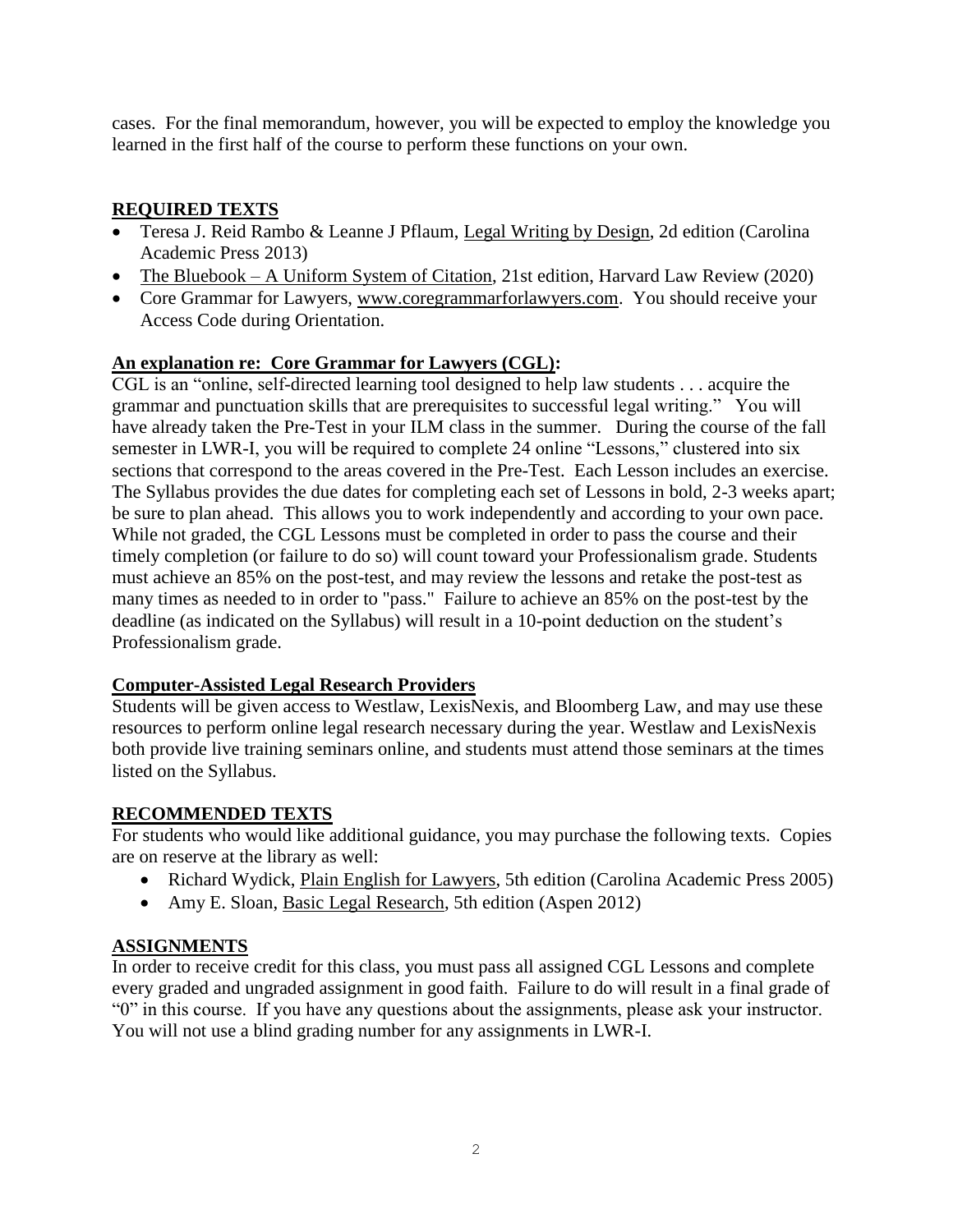### **FORMAT REQUIREMENTS FOR WRITING ASSIGNMENTS, BOTH GRADED AND UNGRADED**

## **Rules for all writing assignments**:

- (1) Assignments must be typewritten in black ink, double-spaced, on white,  $8\frac{1}{2} \times 11$ inch paper.
- (2) Text must be in "Times New Roman," 12-point font.
- (3) You must use one-inch margins for the top, bottom, left, and right margins. (Note that, if using Microsoft Word, you must set the margins to one-inch each, as the right and left margins are preset at 1.25 inches.)
- (4) Each page should be numbered, in the center, at the bottom of the page, using Times New Roman font. (Note that even if the text of your document is in Times New Roman, you must affirmatively change the font of your pagination.)
- (5) Text must be left-justified.
- (6) You must print on only one side of the paper.
- (7) All papers must be bound in the upper-left hand corner with a staple.

Points will be deducted for assignments that do not conform to the Format Requirements. In addition, for consistent failure to conform to Format Requirements, points will be deducted at the end of the semester from the Professionalism grade for the course.

## **LATE PAPERS – GRADED ASSIGNMENTS**

As a professional, you are responsible for handing in all assignments on time. A late paper is one handed in any time after it is due. Prior to the start of class, (1) all graded writing assignments must be uploaded to TurnItIn AND (2) a copy must be submitted to your professor (either by email or hard-copy, as directed by your professor.)

If either the assignment is uploaded late to TurnItIn or the emailed copy is submitted late, penalties are the following:

- If either the assignment is uploaded to TurnItIn or the emailed copy is submitted after the class period begins, the grade on the assignment is reduced by 5 points, so long as the assignment is both uploaded to TurnItIn and emailed copy is submitted before the end of class.
- If either the assignment is uploaded late to TurnItIn or the emailed copy is submitted after the class period ends, the grade on the assignment is reduced by 10 points immediately upon the end of class, and an additional 3 points per hour thereafter (e.g., if class ends at 10:45 a.m., a paper submitted at 11:45 a.m. will receive a 13-point deduction, and a 16-point deduction at 12:45 p.m., etc.).

If you have an unforeseeable emergency involving a serious illness, an accident, or some other comparable emergency, contact your instructor as soon as possible. Traffic, printing problems, or preparation for another class do not count as an unforeseeable emergency.Your instructor, at her *sole discretion*, may extend your due date to provide you with enough time to deal with your emergency.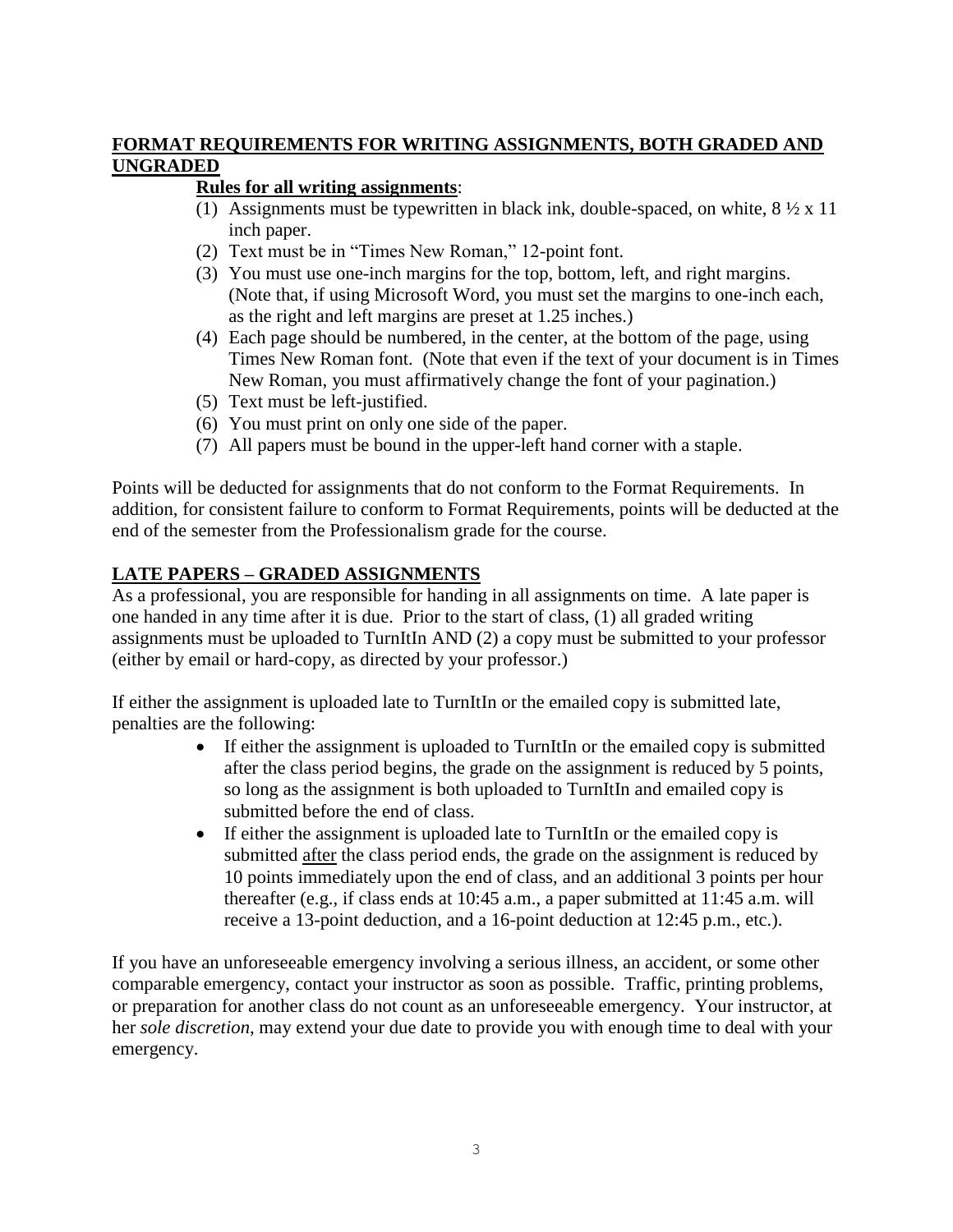### **UNGRADED ASSIGNMENTS**

In addition to the Graded Writing Assignments, in LWR-I, you must complete several Ungraded Assignments.

- Any assignment designated as an "Ungraded Assignment" on the Syllabus must be completed prior to the designated class period.
- For written Ungraded Assignments, you must have an electronic copy available prior to the start of class, and be ready to either share your screen or email the copy to your professor, as directed.
- Ungraded Assignments are due prior to the start of the class period designated on the Syllabus.
- If you are absent for the class in which a written Ungraded Assignment is due, you must email your Ungraded Assignment to your professor prior to the start of class to receive credit and avoid a grade deduction.

### **Out of Class Preparation:**

You should expect to spend between 4-10 hours per week for out-of-class preparation. The expected out-of-class preparation time is not evenly distributed across every week of the semester; periods of more intense preparation are compensated for by less time required at other parts of the semester. Students should review the syllabus and plan accordingly, noting weeks with longer reading assignments, the due dates for the various graded and ungraded assignments, office conferences, and quizzes.

### **PROFESSIONALISM**

In addition to the assignments noted on the syllabus, 10% of your final grade is based on Professionalism. This grade will be assigned in the sole discretion of the LWR-I professor at the end of the semester based on the student's overall professionalism demonstrated in all aspects of the course. Professionalism is distinct from compliance with the Honor Code. Professionalism includes, but is not limited to, the following:

- Timely and good faith completion of Ungraded Assignments
- Timely completion of CGL Lessons and 85% post-test score
- Regular and punctual class attendance
- Assignments which reflect thoroughness, diligence, and attention to detail
- **Preparedness and constructive participation in class**
- Courteousness in class and in all communications
- Compliance with all Expectations for Students in Zoom Sessions (attached)

Conversely, points will be deducted for (but are not limited to) the following breaches of professionalism:

- **Tardiness**
- Absences
- Incomplete, late, or sloppy work, including failure to follow Course Materials Format Requirements
- Lack of preparation or participation in class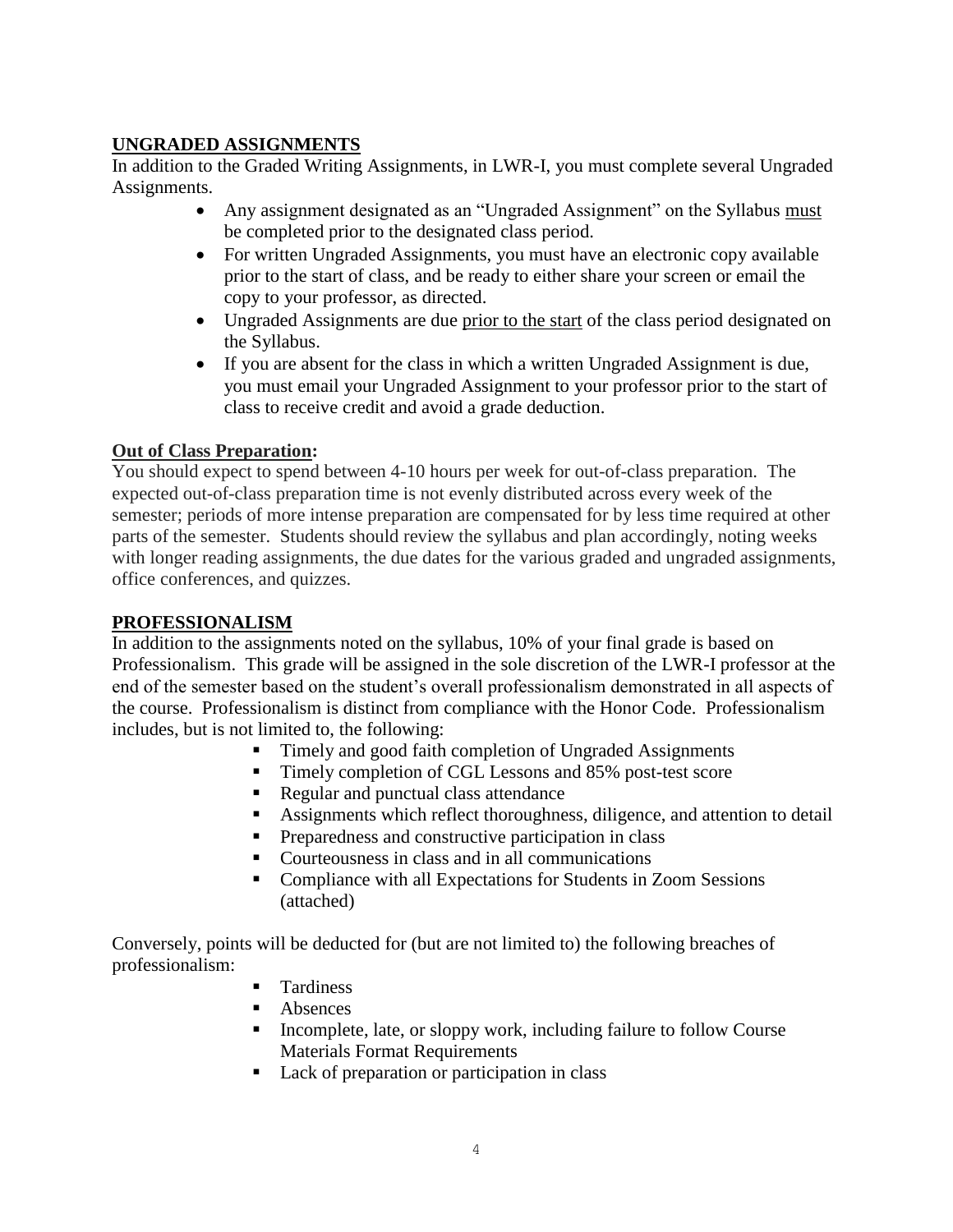- Failure to show courtesy to the instructor and/or peers during class or in any communications
- Failure to achieve a timely 85% pass score on the CGL post-test
- Inappropriate attire, such as wearing hoods or sunglasses in class
- $\blacksquare$  Inappropriate use of electronic devices, such as checking email, social networking sites, or the internet during class; or failing to turn off cell phone or utilizing cell phone during class

Note that any form of videotaping, recording, or taking photos of any material from class is inappropriate without the prior approval of your instructor.

### **ATTENDANCE REQUIREMENT**

You should attend every class. WSCL written policy for students whose class regularly meets twice per week, upon your fifth absence, you will fail this course and receive a grade of 0.0 (on the 4.0 scale). *See* Student Handbook, § 5.13. For students whose class meets once per week, if you are absent for an entire, or substantially all, of a three hour class period, you will have accumulated two official absences. If, however, you are absent for only half of a three hour class period or a significant portion thereof, you will accumulate just one absence.

Attendance will be taken by having students type their full name into the chat box at the start of each Zoom session. The chat box attendance list will be saved by the professor at the start of each class, and thus student arriving late to the Zoom session will be marked tardy.

#### **STUDENT SAMPLES**

On occasion, we use anonymous samples of work from current or past students as examples. Please let your professor know in advance if you do not wish for your work to be considered as an example.

### **QUESTIONS?**

If you have questions about the course, contact your LWR-I professor. If you have a conflict with your LWR-I professor, first try to resolve the conflict directly with your professor. If you are unable to resolve the problem, please contact the Director of Legal Writing & Research, Lori Roberts, at [loroberts@wsulaw.edu](mailto:loroberts@wsulaw.edu) or the Associate Dean for Academic Affairs, Paul Arshagouni at [parshagouni@wsulaw.edu](mailto:parshagouni@wsulaw.edu)

**HONOR CODE:** Because this is a writing course, we would like to clarify some aspects of academic honesty that are important to this class:

- (1) In all aspects of this class including research and writing, meetings with your instructor, and class attendance – you are strictly bound by the WSCL Honor. Code. Please read the Honor Code carefully so you know what it prohibits.
- (2) Unless otherwise indicated by your instructor, all work in this course must be your own. This means that you must do your own research, writing, proofreading, and revising. For both the research and writing assignments, you may not discuss the problem or your research with another law student, a professor, a lawyer, or anyone else (unless your LWR-I professor specifically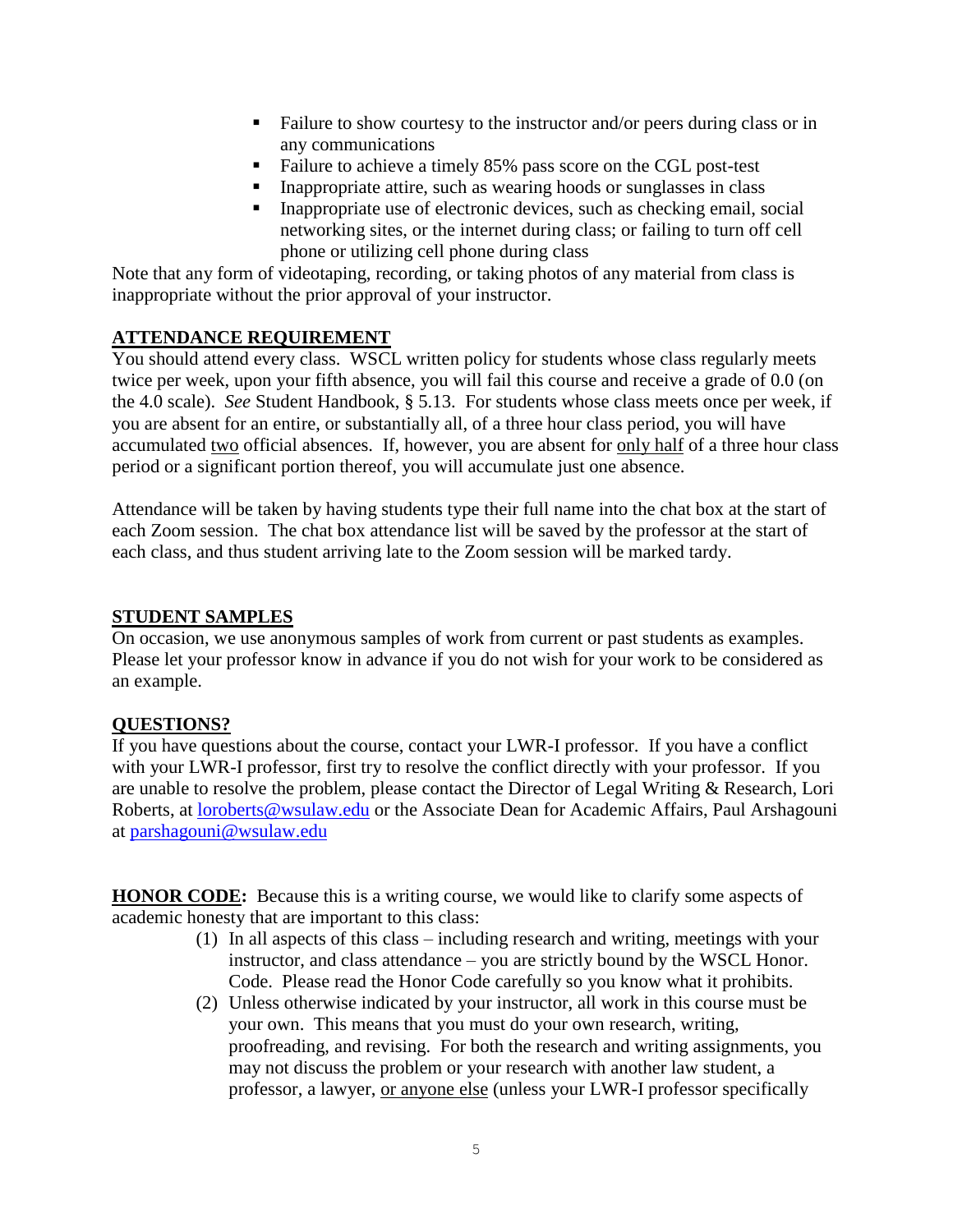indicates otherwise). If you need help drafting or revising your writing assignments, please seek assistance from your LWR-I professor.

- (3) Be careful not to plagiarize. Paraphrasing or quoting from a case or any other source without properly acknowledging the source or without including quotation marks where such marks are necessary constitutes plagiarism.
- (4) Unless specifically instructed otherwise, you may not read another student's work (including a present or past student) and you may not allow another student to read your work. You may not accept, read, or use any papers from students who have already taken this course.
- (5) Any violation of this Honor Code will result in the student receiving a "0" in the course as well as possible referral to the Honor Code Committee.

### **DISABILITY SERVICES STATEMENT:**

Western State College of Law provides accommodations to qualified students with disabilities. The Disabilities Services Office assists qualified students with disabilities in acquiring reasonable and appropriate accommodations and in supporting equal access to services, programs, and activities at Western State College of Law.

To seek reasonable accommodations, a student must contact Senior Assistant Dean Donna Espinoza, Student Services Director and Disabilities Services Coordinator, whose office is in the Second Floor Students Services Suite. Dean Espinoza's phone number and email address are: (714) 459-1117; [despinoza@wsulaw.edu.](https://email.edmc.edu/OWA/redir.aspx?C=yQra1LQWr0mUS2kXua3NKtkJJnwxadJIBEddnuOHJAr-f5YyX5Wzvx1cEaAFaHZRMWU1iUiov-4.&URL=mailto%3adespinoza%40wsulaw.edu) When seeking accommodations, a student should notify Dean Espinoza of her or his specific limitations and, if known, her or his specific requested accommodations. Students who seek accommodations will be asked to supply medical documentation of the need for accommodation. Classroom accommodations are not retroactive, but are effective only upon the student sharing approved accommodations with the instructor or professor. Therefore, students are encouraged to request accommodations as early as feasible with Dean Espinoza to allow for time to gather necessary documentation. If you have a concern or complaint in this regard, please notify Dean Espinoza. Complaints will be handled in accordance with the College of Law's "Policy against Discrimination and Harassment."

### **SYLLABUS**

### **January 20**

- Introduction to Course
- Overview of the Legal System & Sources of Law
- Introduction to Legal Reasoning
- Rule Structures & Outlining Rules
- Read: *Rambo,* Chapters 1, 5 & 27 & *Rambo,* Chapters 2 & 3

Due: Core Grammar Sec. D/Verbs & Agreement: Lessons 1-4. First Assignment posted on Lexis Classroom Page.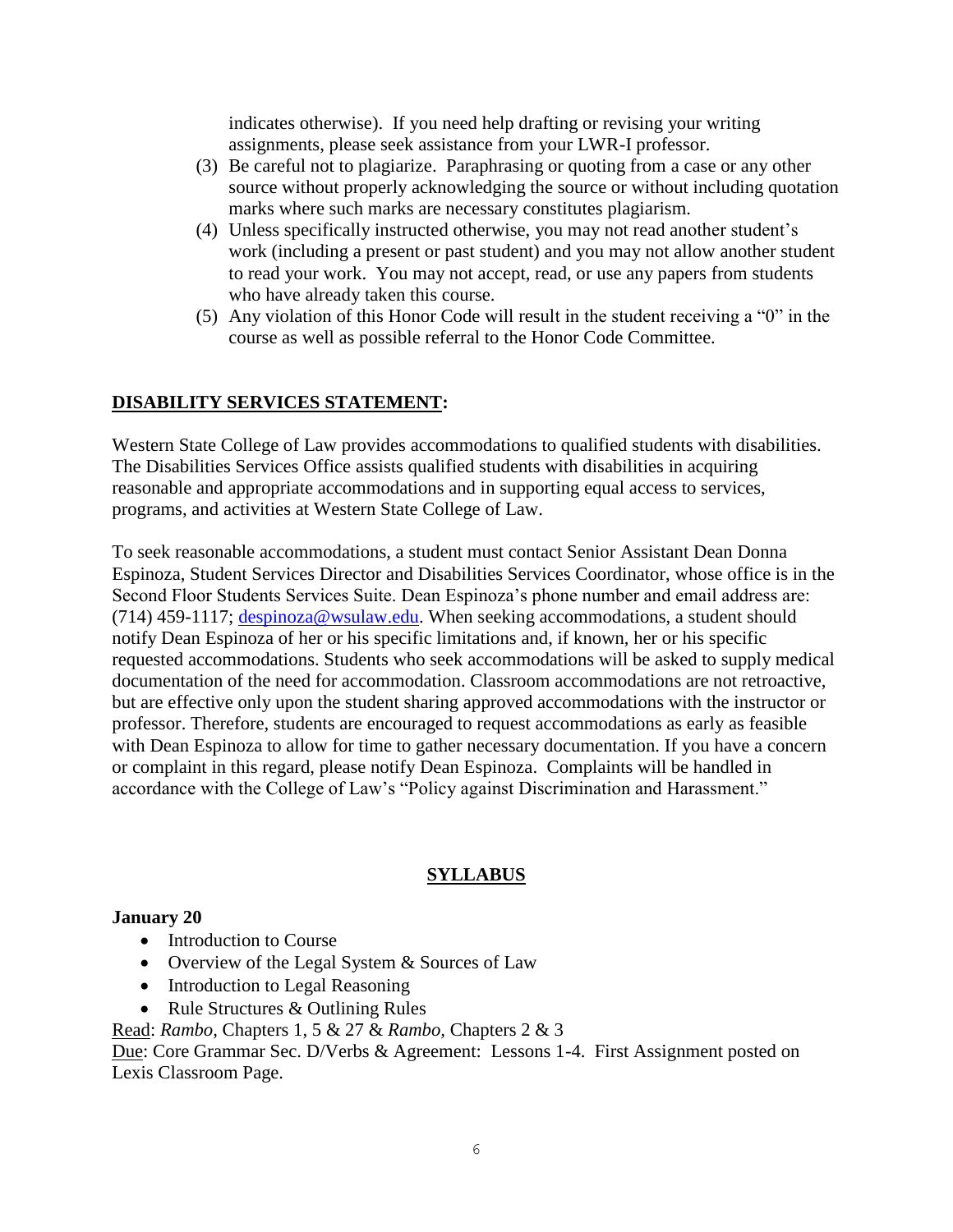## **January 27**

- Overview of Memo Format
- Large Scale Organization of Discussion Section (BaReAC)
- Reading & Using Cases Effectively

Read: *Rambo,* Chapters 4, 6, 8; Chapter 7 pgs. 137-145; Intro to the Legal Memo handout (posted on Lexis Classroom Page.) Star & Rinker Memos (posted on Lexis Classroom Page); Due: Case Brief for First Memo Assignment (UA)

## **February 3**

- Drafting the Question Presented, Brief Answer & Statement of Facts
- Putting the Memo Together
- Drafting the Conclusion

Read: *Rambo,* Chapters 9, 10, 11 &12

Due: Core Grammar Sec. B/Quotations: Lessons 1-4; Core Grammar Sec. A/Sentence Structure: Lessons 1-4.

### **February 10**

- Citations (bring Bluebook to class) (introduction and case law citations)
- Editing and Revising

Read: *Rambo,* Chapters 24, 25, 28 & 32

Watch: <https://www.youtube.com/watch?v=7jDTTFMejCY>(Intro to Citation and Bluebook 12:14min)

Due: First Draft of Closed Universe Memo (10% of final grade)

### **February 17**

- Organization of Multiple Authorities in BaReAC (Rule Explanation & Analysis with multiple authorities)
- Discuss other cases in closed universe
- Rule Synthesis & Analysis

Read: *Rambo,* Chapter 7 pgs 145-154.

Due: Briefs due for all cases in closed universe (UA)

### **February 24**

- Avoiding Plagiarism
- Citations (bring Bluebook to class) (statutory and secondary authorities)

### Watch:

[http://stream.law.georgetown.edu/librarymedia/statute\\_citations/statute\\_citations\\_player.html](http://stream.law.georgetown.edu/librarymedia/statute_citations/statute_citations_player.html) Statutory citation 2:56 min)

### **March 3**

• No Class – Individual Student Conferences (students must bring an outline of Discussion Section.)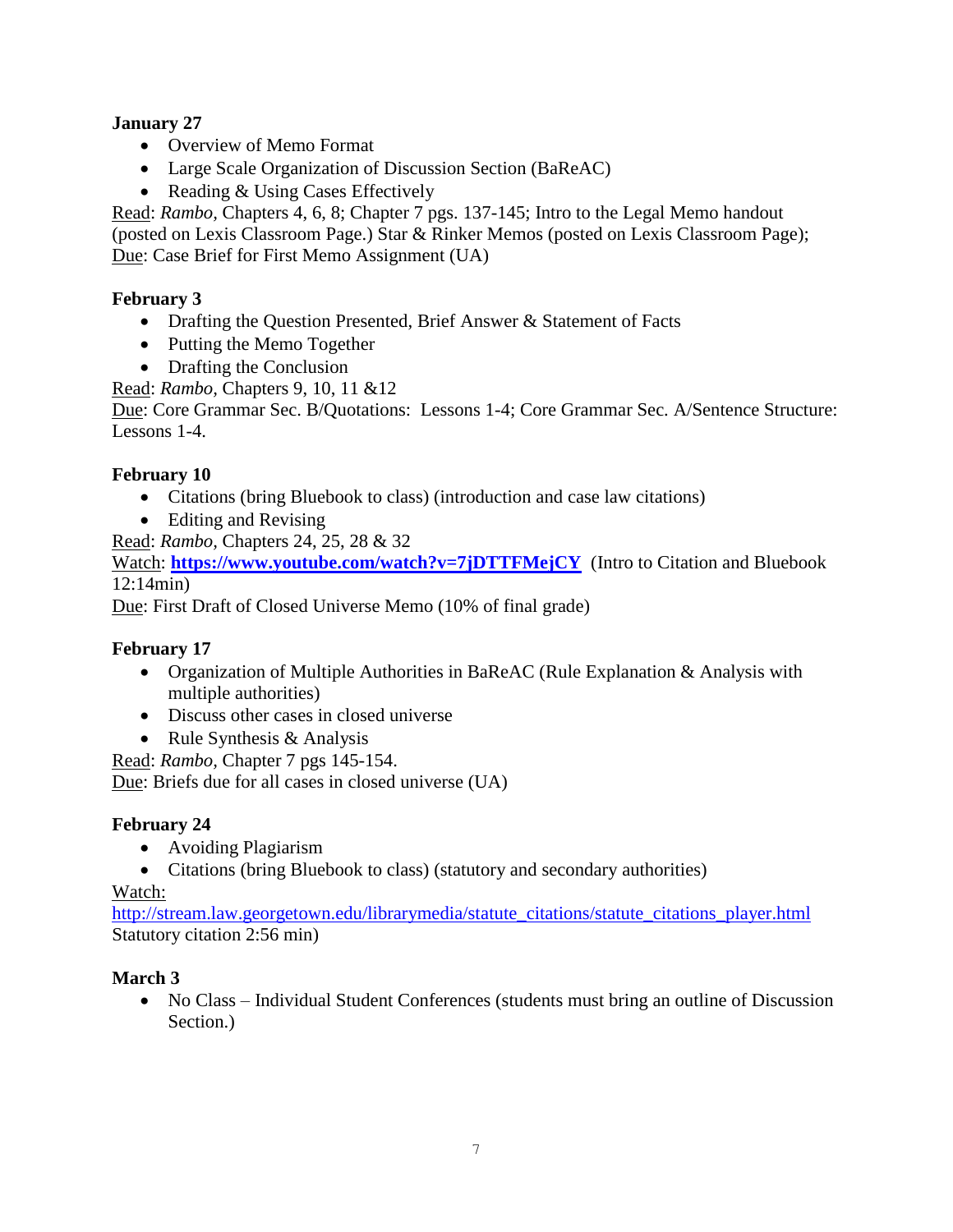### **March 10**

- Preparing an Email Memo
- Complete practice citation quiz alone or in small group (asynchronous class time)

Due: Core Grammar Sec. C/Lists: Lessons 1-4.

Due: Final Draft of Closed Universe Memo (20% of final grade)

### *Semester Break – no class March 17*

### *Students must attend Lexis Training the week of March 21* **–** *info re times on Lexis.com*

### **March 24**

- Legal Research Tools & Process (finding cases, statutes, & secondary sources)
- Overview of Final Memo Assignment; Discuss Research Plan for Final Memo

Due: Email Memo Assignment Due (10%)

### *Students must attend Westlaw Training the week of March 28 – info re times on Westlaw.com*

### **March 31**

• Discuss Research Results

 Large Scale Organization of Discussion Section; Organizing Multiple Authorities Due: Students must bring six relevant authorities to class – briefs of cases or outlines/explanation of relevance of any other authorities (UA).

### **April 7**

- Citation Quiz (15% of final grade)
- Editing & Revising Workshop

Due: Draft QP, BA, SOF and outline of Discussion (UA); Core Grammar Sec. E/Citation Manual Eccentricities: Lessons 1-4.

## **April 14**

- Guest Speaker
- Review All Parts of the Memo

Read: *Rambo,* Chapters 30.

Due: Discussion Section Only of Final Memo (UA); Core Grammar Sec. F/Clarity: Lessons 1-4 Due: Optional and highly recommended practice for the Citation Quiz <http://www.cali.org/lesson/561>

## **April 21**

• Oral communication of research findings and legal analysis (90-minute class; students may spend the remainder of class time practicing their Oral Report to Partner)

## **April 28**

• In-Class Oral Report to Partner (UA)

Due: Final Memo (35% of final grade) – must be uploaded to TurnItIn and a hard copy must be received by your professor by the start of class time; Core Grammar Post-Test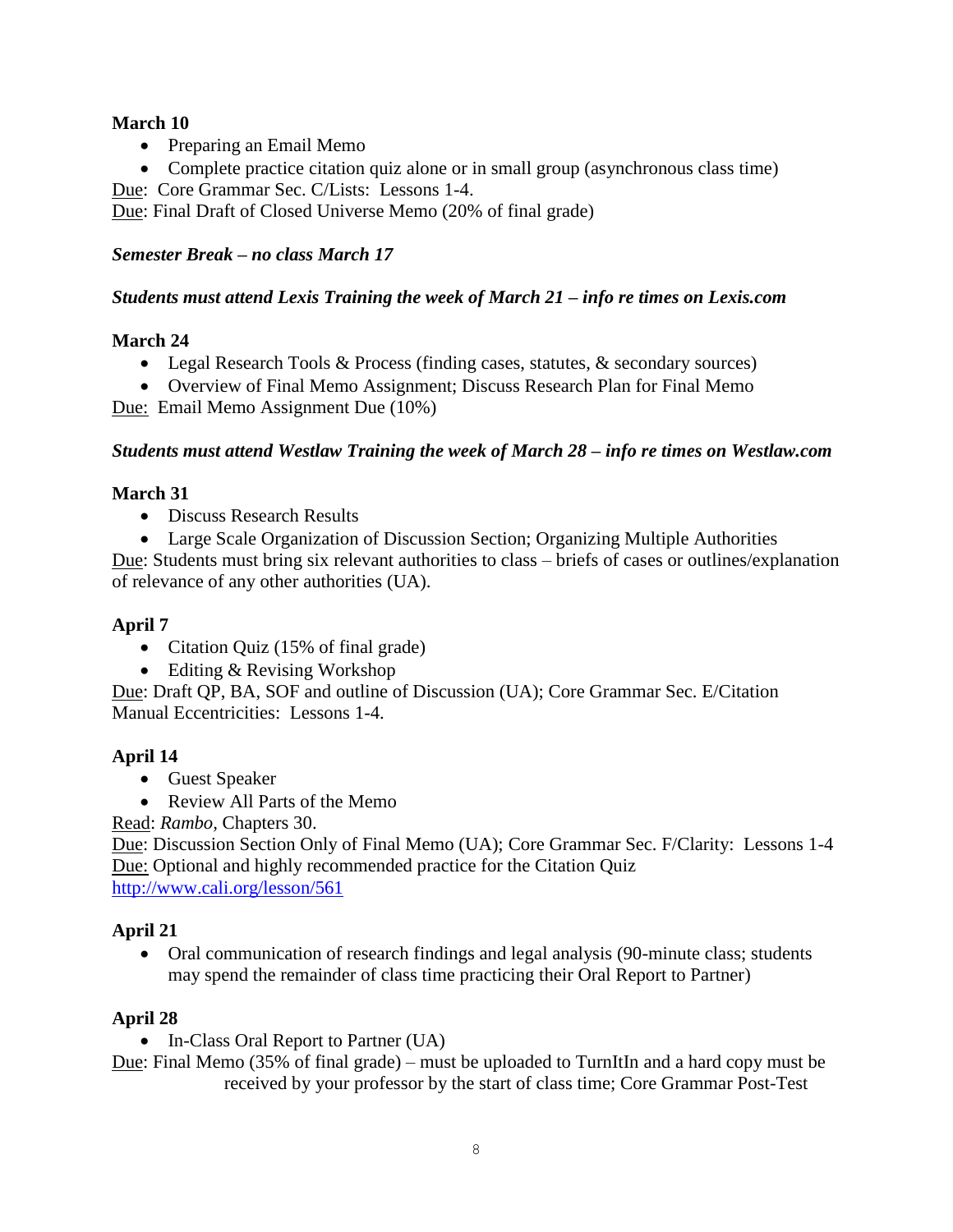#### **Western State College of Law – Programmatic Learning Outcomes**

**Western State College of Law's curriculum is designed so that every student achieves a level of competency prior to graduation in each of the eight Programmatic Learning Outcomes listed below:**

#### **(1) Doctrinal Knowledge**

Students will demonstrate knowledge of substantive and procedural law in the core curriculum subjects, including Contracts, Criminal Law, Criminal Procedure, Torts, Real Property, Business Association, Evidence, Civil Procedures, Constitutional Law, Estates, Community Property, Remedies, and Professional Responsibility.

#### **(2) Practice Skills**

Students will demonstrate the development of other law practice skills. Each student's chosen outcomes within this category will be varied based on the student's particular interests, coursework and work experiences. They may include, but are not limited to, the following topics: oral presentation and advocacy; interviewing; counseling; client service and business development; negotiations, mediation, arbitration, or other alternate dispute resolution methods; advanced legal research and writing (excluding purely academic papers and the first four units earned in introductory first-year legal research and writing class); applied legal writing such as drafting contracts, pleadings, other legal instruments; law practice management or the use of technology in law practice; cultural competency; collaboration or project management; financial analysis, such as accounting, budgeting project management, and valuation; cost benefit analysis in administrative agencies; use of technology, data analyses, or predictive coding; business strategy and behavior; pre-trial preparation, fact investigation, such as discovery, e-discovery, motion practice, assessing evidence, or utilizing experts; trial practice; professional civility and applied ethics; a law clinic that includes a classroom component; or a legal externship that includes a classroom component.

#### **(3) Legal Analysis**

Students will demonstrate the ability to identify the factual and legal issues implicated by a fact pattern and to appropriately use cases (including identifying the salient features of an appropriate precedent case, identifying legally significant similarities or differences between the precedent case and a fact pattern and explaining why those are legally significant) and rules (including the ability to connect legally significant facts in a fact pattern to the rule) to predict how a court would decide the issue. Students will also demonstrate the ability to identify and evaluate the public policies of a precedent case or rule, and be able to evaluate how public policy can impact the application of a rule to the legal issue.

#### **(4) Legal Research**

Students will demonstrate the ability to locate relevant legal authority using a variety of book and electronic resources, and to properly cite to such legal authority.

#### **(5) Communication**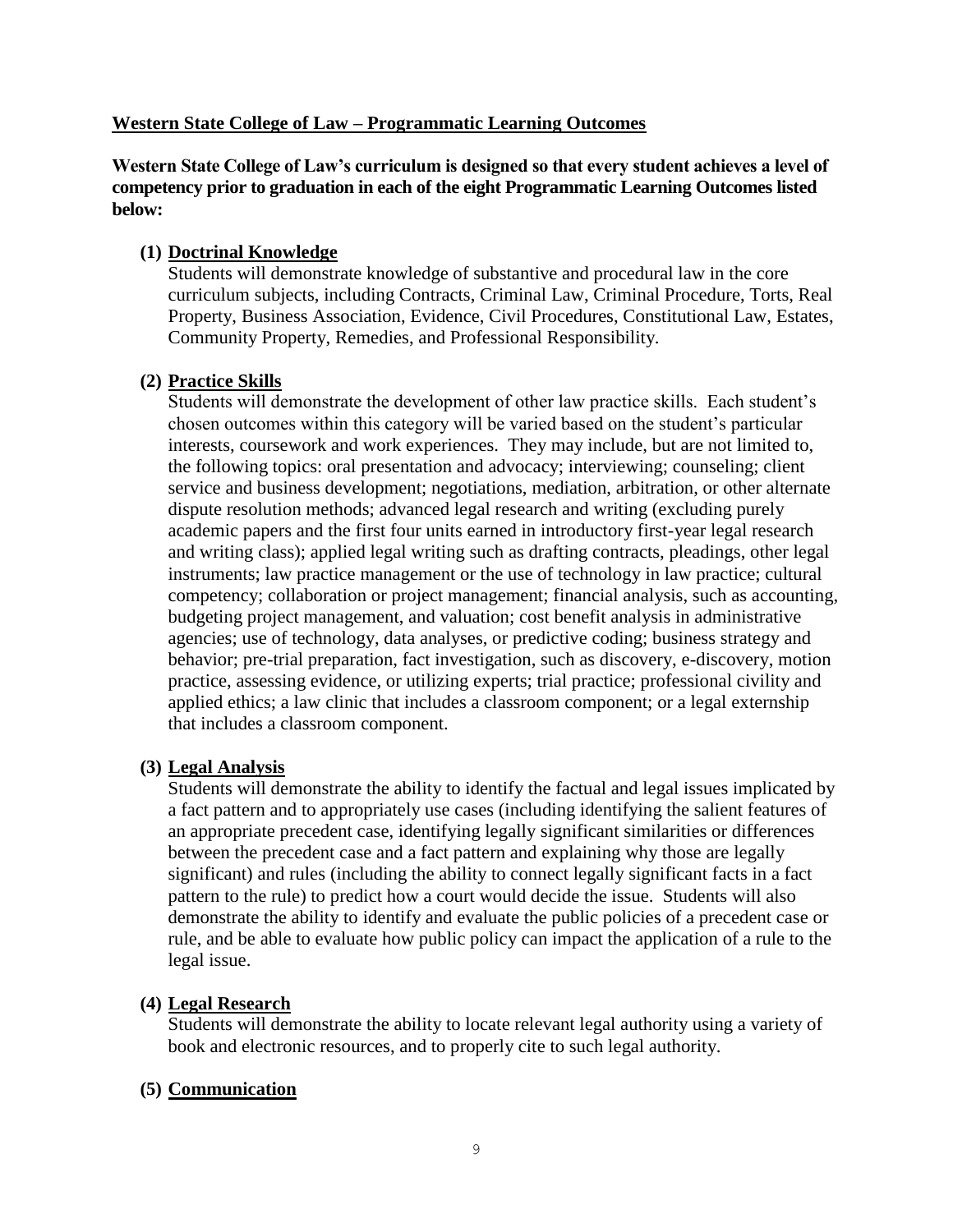Students will demonstrate the ability to communicate both orally and in writing in a manner appropriate to a particular task to effectively convey the author or speaker's ideas. This includes audience sensitivity in written and oral communication (the ability to adopt a tone, style and level of detail appropriate to the needs, knowledge and expertise of the audience); and written communication basic proficiency (the ability to use the conventions of grammar, spelling, punctuation, diction and usage appropriate to the task and sufficient to convey effectively the author's ideas).

#### **(6) Advocacy of Legal Argument**

Students will demonstrate the ability, in both oral and written formats, to evaluate the legal, economic and social strengths and weaknesses of a case and use case and statutory authority as well as public policy to persuade others. Making policy-based arguments includes the ability to identify and evaluate the public policies of a precedent case or rule and their implications, and be able to assert such appropriate arguments to support a particular application or distinction of a precedent case to a legal controversy or a particular resolution of the application of a rule to the legal controversy.

#### **(7) Client Sensitivity and Cultural Competency**

Students will demonstrate an awareness of clients' needs and goals, including a sensitivity to clients' background and circumstances (including, but not limited to, socioeconomic, gender, race, ethnicity, educational, disability and/or religious background(s)), the ability to make decisions that reflect an appropriate focus on those needs and goals, and awareness that cultural issues may affect the relevance of facts and application of the law.

#### **(8) Legal Ethics**

Students will demonstrate the ability to identify ethical issues in law practice contexts and make appropriate decisions to resolve such issues.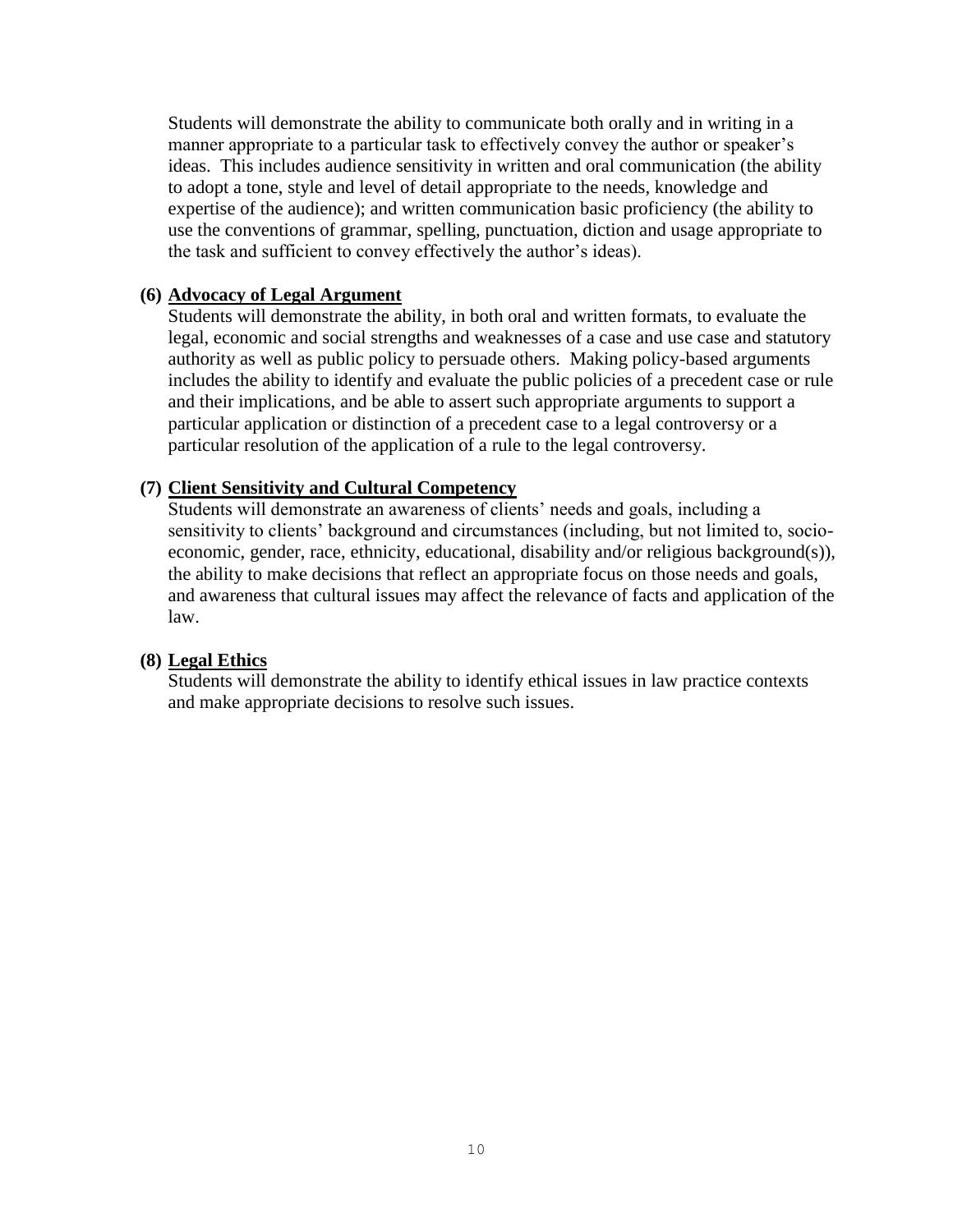#### **Expectations for Students in Zoom Sessions:**

- **Find a dedicated quiet space to attend Zoom sessions, to minimize the chances that you will be disrupted during the session.**
- **Arrive to class early and dressed as you would to attend an in-person class.**
- **Your camera must be turned on for the duration of the class. If desired, you can use the background settings in Zoom to create an artificial background that blocks the view of your space while still allowing you to be seen on camera.**
- **Come prepared, as you would for an in-person class. Participation in Zoom classes is as important as it is during an in-person class session.**
- **Do not multitask – stay focused on the class discussion – do not wander in and out of the Zoom session.**
- **If you have to miss a Zoom session, or arrive late or leave early, notify the professor in advance, as you would for an in-person class.**
- **If you have connectivity issues, whether it be long-term or short-term, that impact your ability to participate (e.g., if you are limited to dial-in without video), notify your professor so other accommodations can be explored.**
- **Do not post screenshots or recordings of any Zoom classes on social media. Such actions would constitute a violation of the Student Honor Code. If you need access to a recording of the Zoom session, please contact your professor.**
- **Sign into Zoom with the name under which you are registered for class. If you prefer to be called by a different name or nickname, please notify your professor in advance so you are mot marked absent.**
- **Unless your professor instructs you otherwise, mute your microphone when you are not speaking. Unmute to speak or to ask or answer questions.**
- **Zoom classes are not YouTube or Netflix. You should be actively engaged in answering questions, taking notes, writing down questions you wish to ask later during class or during office hours, etc. This will not only help you stay engaged and participating in class, it will also help your learning in the online format.**
- **If you are using your computer to take notes and/or using an e-casebook, remember that you may not be able to easily switch between those apps and the Zoom session. This could undermine your ability to pay attention to the class discussion. Figure out how you will resolve that technological issue before your first class session and**